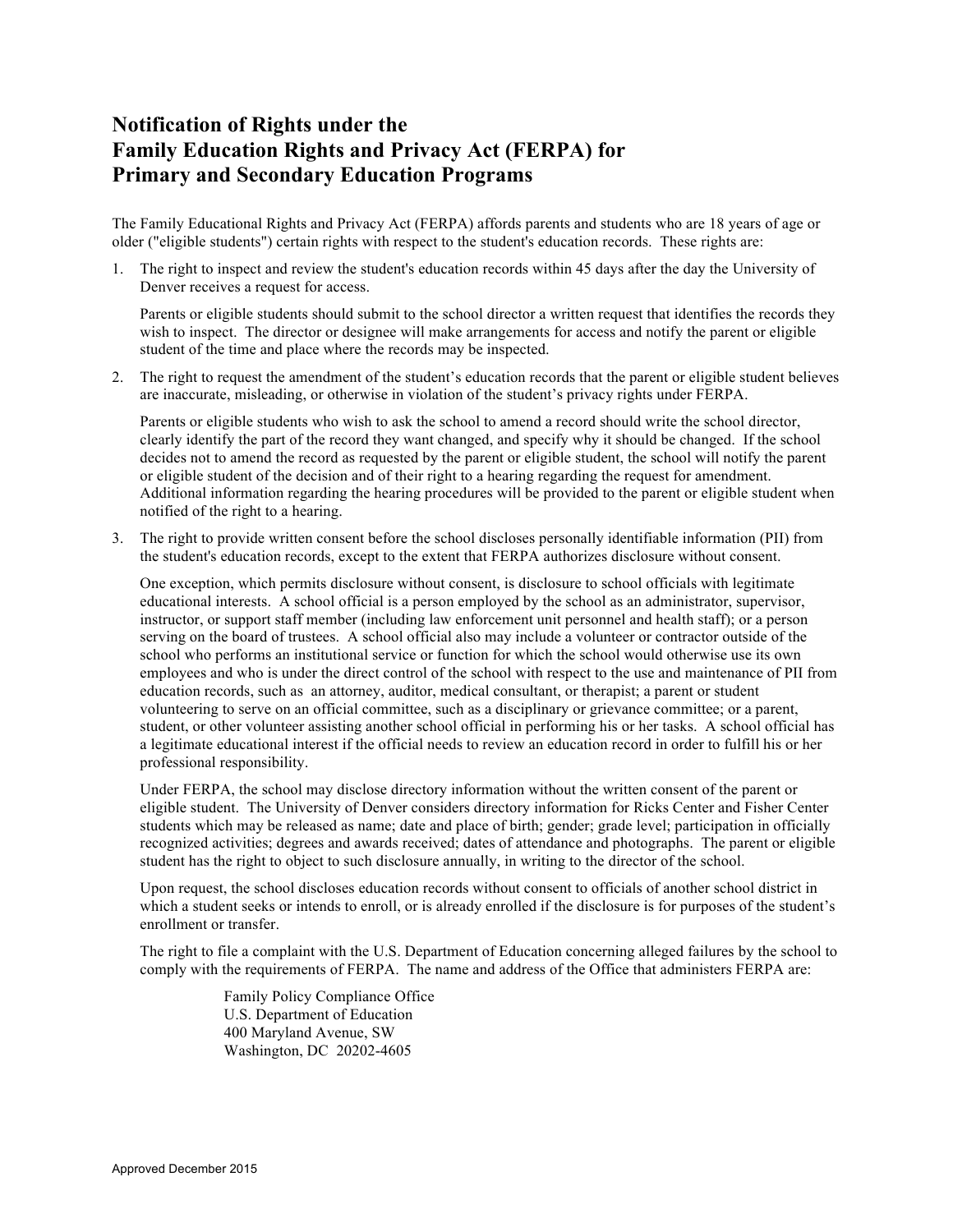## **Additional Disclosures Permitted by FERPA**

FERPA permits the disclosure of PII from students' education records, without consent of the parent or eligible student, if the disclosure meets certain conditions found in §99.31 of the FERPA regulations. Except for disclosures to school officials, disclosures related to some judicial orders or lawfully issued subpoenas, disclosures of directory information, and disclosures to the parent or eligible student, §99.32 of the FERPA regulations requires the school to record the disclosure. Parents and eligible students have a right to inspect and review the record of disclosures. A school may disclose PII from the education records of a student without obtaining prior written consent of the parents or the eligible student –

- To other school officials, including teachers, within the educational agency or institution whom the school has determined to have legitimate educational interests. This includes contractors, consultants, volunteers, or other parties to whom the school has outsourced institutional services or functions, provided that the conditions listed in  $\S 99.31(a)(1)(i)(B)(*I*) - (a)(1)(i)(B)(2)$  are met. ( $\S 99.31(a)(1)$ )
- To officials of another school, school system, or institution of postsecondary education where the student seeks or intends to enroll, or where the student is already enrolled if the disclosure is for purposes related to the student's enrollment or transfer, subject to the requirements of §99.34.  $($ §99.31(a)(2))
- To authorized representatives of the U. S. Comptroller General, the U. S. Attorney General, the U.S. Secretary of Education, or State and local educational authorities, such as the State educational agency in the parent or eligible student's State (SEA). Disclosures under this provision may be made, subject to the requirements of §99.35, in connection with an audit or evaluation of Federal- or State-supported education programs, or for the enforcement of or compliance with Federal legal requirements that relate to those programs. These entities may make further disclosures of PII to outside entities that are designated by them as their authorized representatives to conduct any audit, evaluation, or enforcement or compliance activity on their behalf.  $(\frac{6899.31(a)(3)}{3})$  and 99.35)
- In connection with financial aid for which the student has applied or which the student has received, if the information is necessary to determine eligibility for the aid, determine the amount of the aid, determine the conditions of the aid, or enforce the terms and conditions of the aid.  $(\frac{899.31(a)(4)}{2})$
- To State and local officials or authorities to whom information is specifically allowed to be reported or disclosed by a State statute that concerns the juvenile justice system and the system's ability to effectively serve, prior to adjudication, the student whose records were released, subject to §99.38.  $($ §99.31(a)(5))
- To organizations conducting studies for, or on behalf of, the school, in order to: (a) develop, validate, or administer predictive tests; (b) administer student aid programs; or (c) improve instruction.  $($ §99.31(a)(6))
- To accrediting organizations to carry out their accrediting functions.  $(\S 99.31(a)(7))$
- To comply with a judicial order or lawfully issued subpoena.  $(\S 99.31(a)(9))$
- To appropriate officials in connection with a health or safety emergency, subject to §99.36.  $($ §99.31(a)(10)
- Information the school has designated as "directory information" under §99.37. (§99.31(a)(11))

## **Additional Information**

Questions about FERPA may be directed to the director of the school.